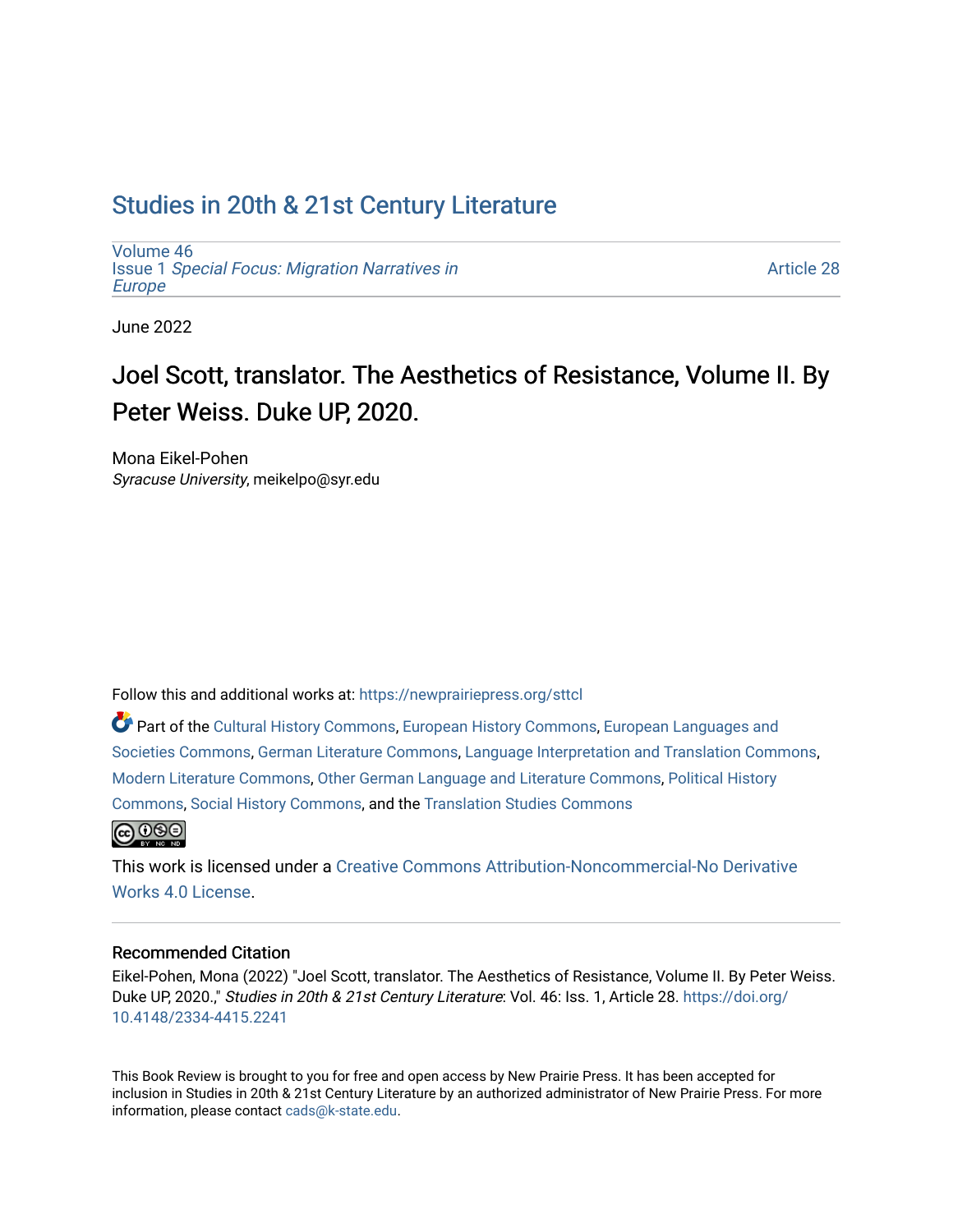### Joel Scott, translator. The Aesthetics of Resistance, Volume II. By Peter Weiss. Duke UP, 2020.

### Abstract

Review of Joel Scott, translator. The Aesthetics of Resistance, Volume II. By Peter Weiss. Duke UP, 2020. x + 320pp.

### Keywords

Peter Weiss, Aesthetics of Resistance, translation, Joel Scott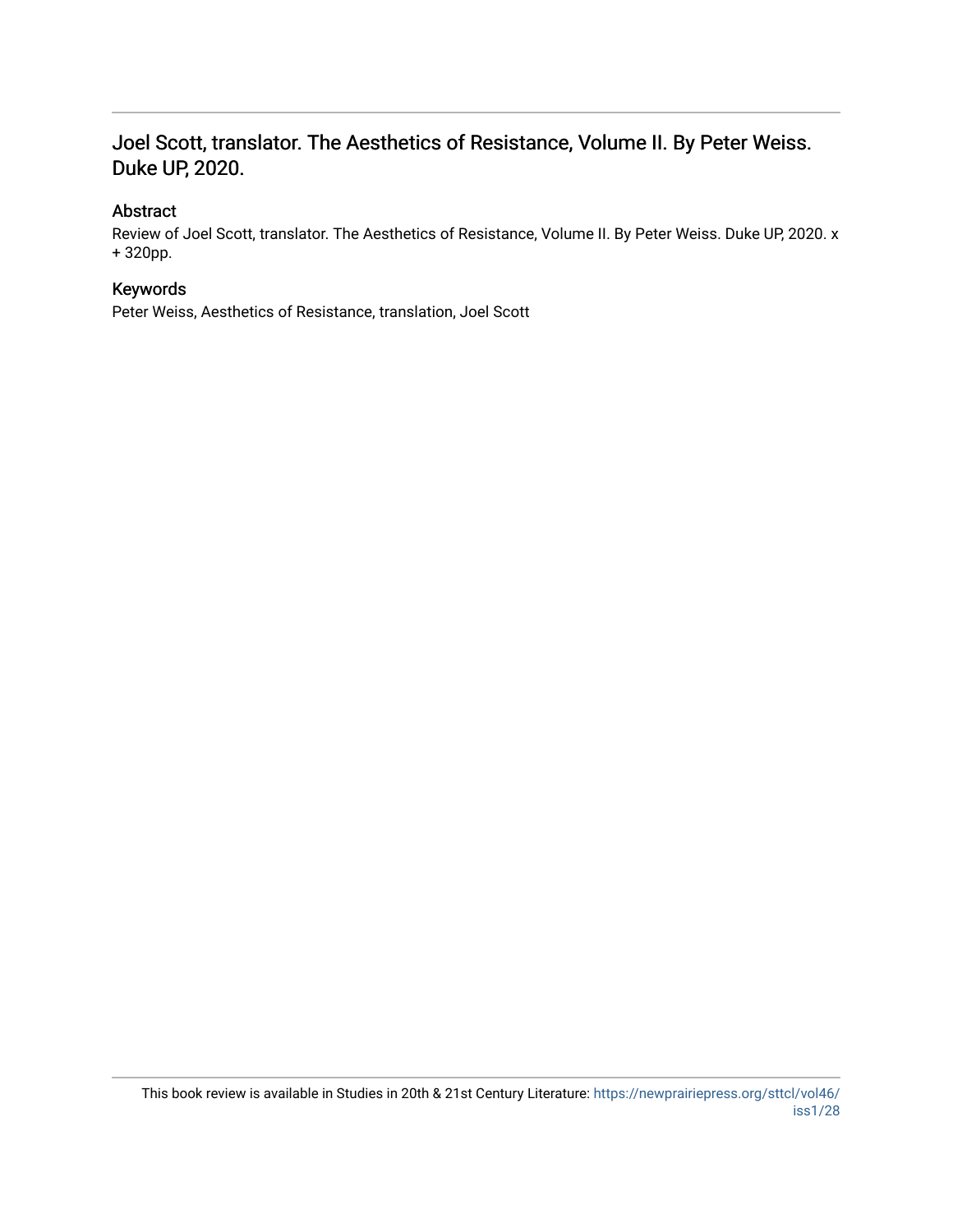Joel Scott, translator. *The Aesthetics of Resistance, Volume II*. By Peter Weiss. Duke UP, 2020.  $x + 320$ pp.

Peter Weiss's *The Aesthetics of Resistance*, written between 1972 and 1981, is arguably one of the most comprehensive and complex German novels of the 20th century. At the same time, the text has gone largely unnoticed, at least by German Studies scholars in the United States. This may now be changing, for following Joachim Neugroschel's translation of Volume I (2005), Joel Scott translated Volume II into English in 2020.

What makes this translation special is that it follows Weiss's 2016 Berlin edition, as explained in the afterword in Volume II of the English translation. Based on this posthumously published version, the translation follows a strict fidelity to the author's vision (309), especially notable when compared to the earlier and different versions of the text published in the Federal Republic of Germany and the German Democratic Republic, serving the respective publishers' different ideologies and demands. This new translation, published in the spirit of Weiss, can now reach a wider audience beyond the German-speaking world.

Volume II begins in Paris, where the unnamed male first-person narrator, who resembles Weiss in many biographical experiences, thought patterns, and ways of acting, delivers an ekphrasis of French painter Théodore Géricault's 1819 painting *The Raft of the Medusa*. The idiosyncrasy of this description heralds the development of the narrator as a writer, who in Volume II autodidactically develops his writing style and breaks away from established writing conventions, yet remains true to his basic communist stance. Numerous real German-speaking authors of the Swedish exile appear in the text, including the journalists Sixten Rogeby and Otto Katz, the poet Karin Boye, and the playwright Bertolt Brecht, but neither these writers nor the narrator represent the protagonist of the text; rather, the work of writing and its potential form the focus of the novel as artistic resistance.

The narrator describes in detail how Brecht and his collaborators work on the drama "Engelbrekt" (fictitiously introduced by Weiss) during their Swedish exile, reappraising historical facts and applying them to the current political situation: the German invasion of Poland in 1939. He borrows from Brecht's techniques of epic theater and introduces himself as a narrator through whose lens readers experience an essentially plotless narration that formulates his poetics of writing resistance. He learns to conceive of writing as aesthetic work, as one form of practical resistance, whereby readers become witnesses to his development, following his theoretical reflections and practical realizations live in the text. Strictly homo-/autodiegetic, the narrator reduces his knowledge to personally procured information and personally conducted conversations. He never refers to himself as an artist, but as a communist worker with working-class poetics.